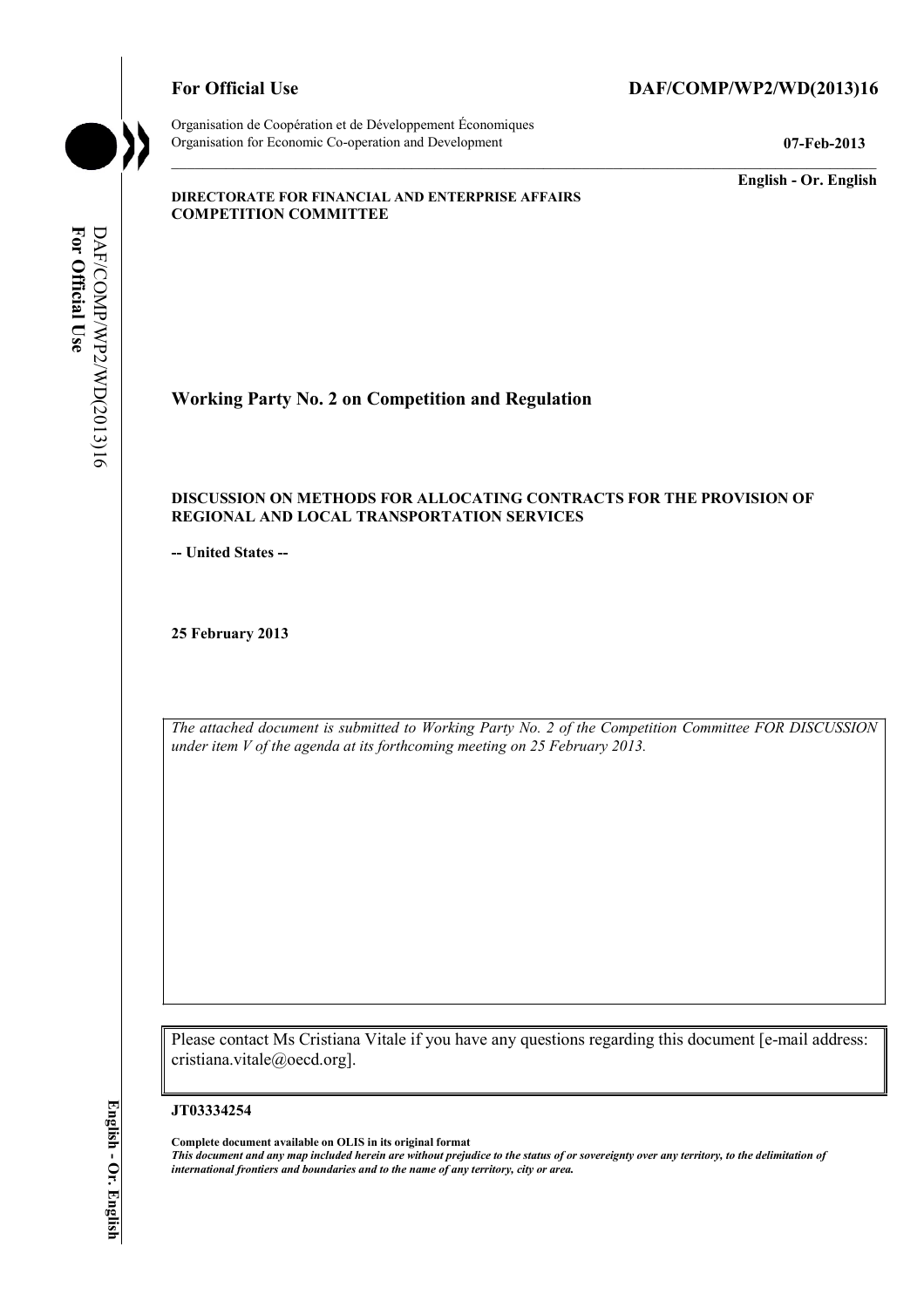# **1. Overview of Urban Bus Services**

1. The vast majority of U.S. urban bus systems were privately owned until the 1960s, when municipalities and regional authorities started granting private carriers exclusive franchises to operate specific routes. Public utility commissions regulated fares and service level on these routes. Congress passed the Urban Mass Transit Act in 1964, granting subsidies to public agencies that provided mass transit. As a result, over the next decade almost all transit systems were taken over by state and local governments or public agencies.<sup>1</sup> The trend reversed in the 1980s, when the federal government reduced its funding and started to require public transit agencies to cooperate more with the private sector.<sup>2</sup> States like California and Colorado were pioneers in the partial or full privatization of urban bus services.

2. Today, the majority of U.S. local bus networks are still operated by municipalities or public agencies. For example, in 2009, 62.3 percent of local transit agencies were operating their bus network themselves, 13.1 percent were contracting out part of the operations, and 24.6 percent had contracted out their entire operations.<sup>3</sup> Over the past five years, the trend has been towards slightly more partial contracting and less direct operating.<sup>4</sup> However, there is a great variety of systems for providing urban bus services across U.S. states and municipalities, and regulation of those services similarly varies.

 3. Examples of publicly-operated bus services include New York City, where the Metropolitan Transportation Authority (MTA) is a public-benefit corporation chartered by the New York State Legislature in 1965. The MTA Bus Company (New York City Transit is the division of MTA operating public buses) was created in 2004 to assume the operations of seven bus companies that operated under franchises granted by the New York City Department of Transportation. The takeover of the lines began in 2005 and was completed in 2006. MTA Bus is responsible for both the local and express bus operations of the seven companies, consolidating operations, maintaining existing buses, and purchasing new buses to replace the aging fleet currently in service.<sup>5</sup>

4. In Chicago, the Regional Transportation Authority (RTA) is considered a special purpose unit of local government and a municipal corporation of the State of Illinois. RTA includes "Pace," which was

 $\frac{4}{10}$ 

<sup>1</sup>*See* Randal O'Toole, *Fixing Transit, The Case for Privatization*, Cato Institute, November 2011, at 2-3, *available at* http://www.cato.org/sites/cato.org/files/pubs/pdf/PA670.pdf; *see also* National Center for Transit Research, *Analysis of Contracting for Fixed Route Bus Service,* Jun. 2011, at 3, *available at*  http://www.nctr.usf.edu/wp-content/uploads/2011/08/77923.pdf.

 $\sqrt{2}$  Systems, OECD International Transport Forum, 2008, at 53, *available at*  <sup>2</sup>*See* Karen Trapenberg Frick, Brian Taylor, Martin Wachs, *Contracting for Public Transit Services in the US: Evaluating the Tradeoffs*, Privatisation and Regulation of Urban Transit http://www.internationaltransportforum.org/Pub/pdf/08rt141.pdf; *see also* National Center for Transit Research, *Analysis of Contracting for Fixed Route Bus Service,* Jun. 2011, at 3-4, *available at*  http://www.nctr.usf.edu/wp-content/uploads/2011/08/77923.pdf.

<sup>3</sup>*See* National Center for Transit Research, *Analysis of Contracting for Fixed Route Bus Service,* Jun. 2011, at 36, *available at* http://www.nctr.usf.edu/wp-content/uploads/2011/08/77923.pdf.

<sup>5</sup>*See* Public Transportation for the New York Region, The MTA Network, *available at*  http://www.mta.info/mta/network.htm.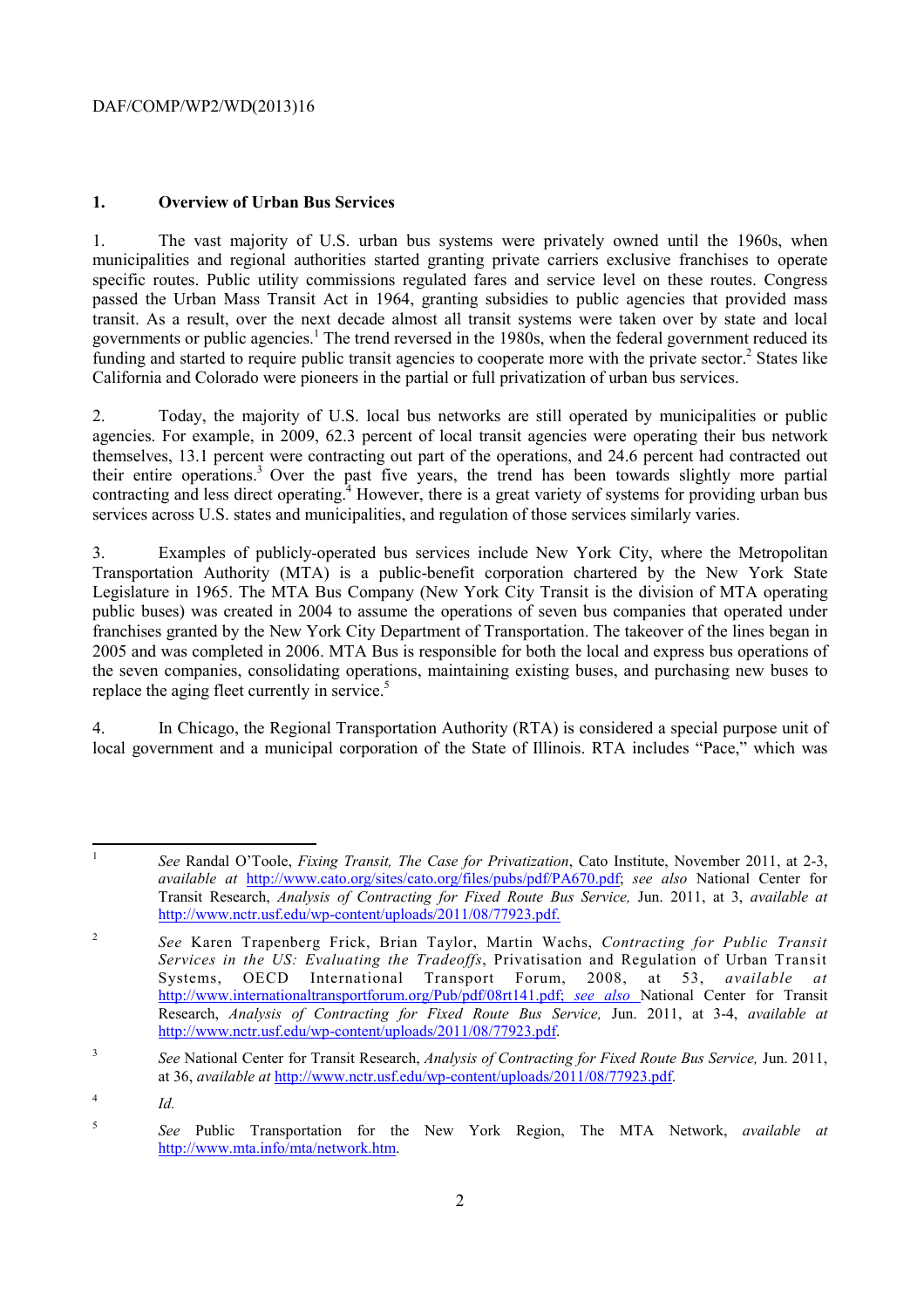created by the 1983 RTA Act to unify the numerous disparate suburban bus agencies that existed at that time. In doing so, fares, branding, and management were made consistent throughout the region.<sup>6</sup>

5. Other public agencies have been relying more on contracting over the past 10 to 15 years, at least for part of their operations. Such combinations of public and private operators in one local network are often driven by the necessity for transit agencies to cut their expenses by giving up routes that are not profitable, opening niche opportunities for private operators with different cost structures.

the bus systems in the cities of Phoenix and Las Vegas. 6. For example, in New York City, as MTA had to give up a number of routes and bus stops over the past decade to cut costs, private carriers, regulated by the city, emerged to serve the public's transit needs in the areas abandoned by MTA. In Los Angeles, part of the bus network (8 routes) was contracted to Veolia, a multinational, France-based company in 2008.<sup>7</sup> Privately-provided commuter buses that operate during peak hours and offer customer-oriented routes with limited stops and coach amenities to suburban employment destinations such as the Silicon Valley are well developed in the San Francisco Bay area.<sup>8</sup> In the Boston Bay area, private commuter buses and the Massachusetts Bay Transportation Authority work closely together.<sup>9</sup> A partnership also exists between large employers and the transit agency in Seattle.10 In Denver and San Diego, some of the bus routes are operated by private carriers under contracts with the Regional Transportation District, a public agency. Examples of urban bus networks entirely outsourced include the operation of the bus system in Nassau County (Long Island, NY), which was contracted to Veolia in 2012. In the framework of this public-private partnership, the County retains ownership of the buses and buildings and Veolia operates the buses. Although Veolia can make recommendations, the County regulates fares and bus routes.<sup>11</sup> Veolia has similar arrangements operating

7. The recent trend has been toward full contracting in newer, developing transit systems; partial contracting is generally used in larger, already developed transit systems. When contracting only part of their services, agencies tend to select only specific lines, which are usually the less profitable, often outlying areas with lower ridership.

### **2. Overview of the Intercity Bus Industry**

8. With the advent of the interstate highway system in 1956, and with incomes growing, more Americans were able to own automobiles. As a result, many moved to the suburbs, and the U.S. intercity bus system declined.<sup>12</sup> Through the 1970s, reduced ridership and governmental controls on pricing and

 <sup>6</sup>*See* Regional Transportation Authority, *available at* http://rtachicago.com/about-the-rta/overview-historyof-the-rta.html.

 $\tau$ <sup>7</sup>*See Veolia Transportation Wins Downtown DASH in Los Angeles*, Nov. 13, 2008, *available at*  http://www.veoliatransportation.com/pdfs/Downtown\_Dash\_Contract.pdf.

 *Area Regional Transportation Network*, California Center for Innovative Transportation, University 8 Krute Singa, Jean-David Margulici, *Privately-Provided Bus Services, Role in the San Francisco Bay*  of California Berkeley, Mar. 2010, at 3, 6, 8, *available at*  http://cdm15025.contentdm.oclc.org/cdm/singleitem/collection/p266401coll4/id/4558/rec/2.

<sup>9</sup>*Id.*, at 14.

<sup>10</sup>*Id.*, at 13.

<sup>11</sup>*See Nassau Approves Veolia Bus Contract*, Dec. 13, 2011, *available at*  http://archive.longislandpress.com/2011/12/13/nassau-approves-veolia-bus-contract/.

 $12$ 12 Joseph P. Schwieterman, Lauren Fischer, Sara Smith, and Christine Towles, *The Return of the Intercity Bus: The Decline and Recovery of Scheduled Service to American Cities, 1960–2007*, Chaddick Institute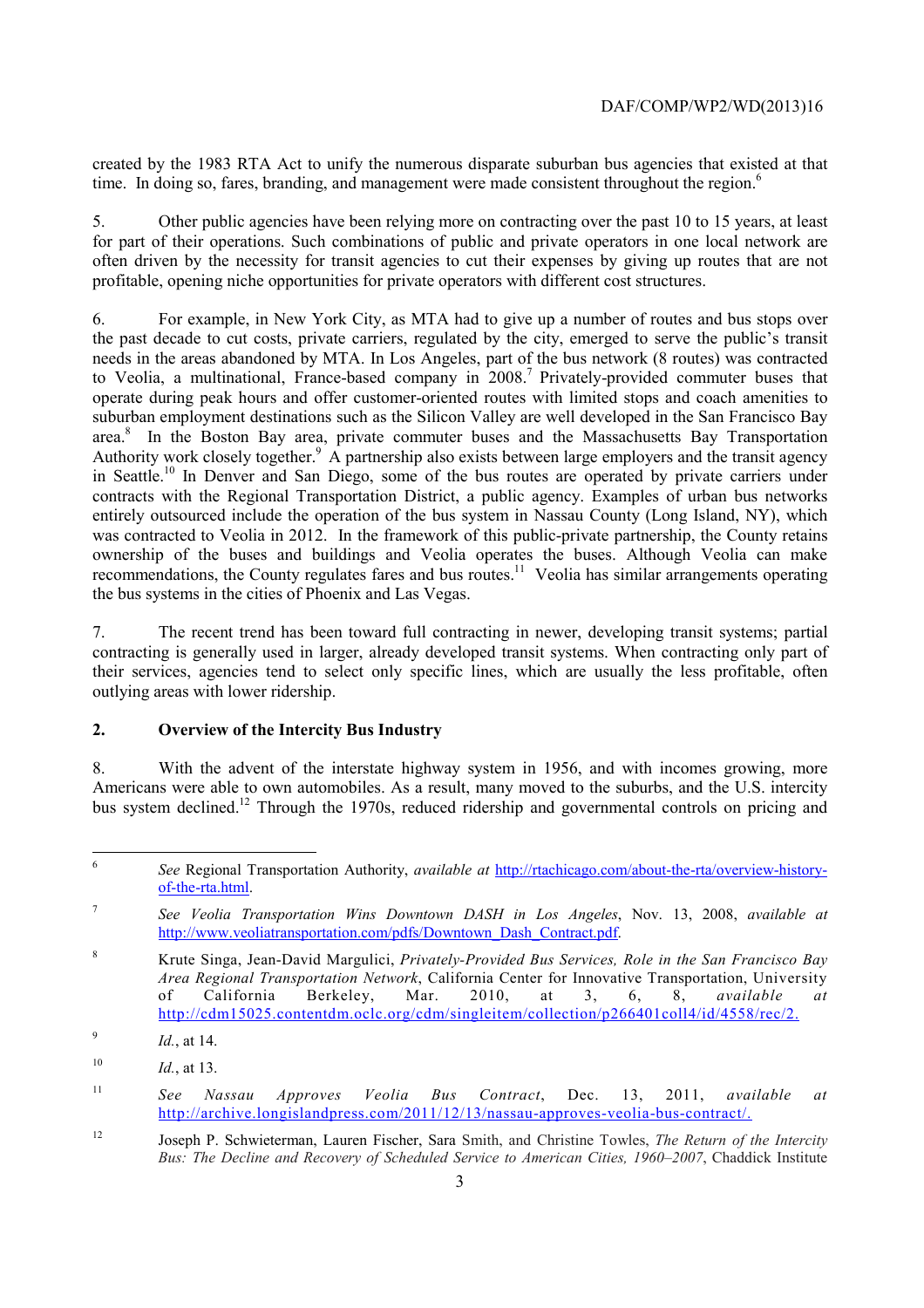routes made the bus industry economically unsustainable.<sup>13</sup> As part of a wider movement in the 1980s and 1990s to deregulate the U.S. transportation industry, the Bus Regulatory Reform Act of 1982 largely deregulated the intercity passenger bus market.<sup>14</sup> The regular-route sector, based on a hub-and-spoke service from brick and mortar bus depots, declined further. A series of mergers consolidated the traditional bus industry into a single national carrier, Greyhound.

 rise in oil prices in 2006 and the rebirth of urban business districts, have increased the appeal of the 9. However, the 2001 terrorist attacks and the heightened security in airports, followed by the sharp intercity bus.<sup>15</sup> Since 2006, the intercity bus industry has averaged an annual growth rate of approximately 7 percent.<sup>16</sup> Most notable is the establishment of point-to-point<sup>17</sup> bus service along busy corridors by small operators.18 These bus services are often characterized by low fares, street-corner pick-ups, on-board wifi service and electrical outlets, and electronic ticketing systems. Due to the popularity of these buses, the larger carriers (Greyhound<sup>19</sup> and Megabus<sup>20</sup>) have started to offer similar services on their standard bus routes. Intercity bus service in the U.S. is provided by private operators, and does not involve the contracting or franchise operations sometimes found in local transportation services.

## **3. Regulation by the Surface Transportation Board**

10. The Surface Transportation Board (STB) has jurisdiction over certain company structure, financial and operational matters of interstate passenger buses. STB regulation of interstate passenger bus service focuses mainly on competition within the industry – specifically on pooling of services or earnings and on mergers and acquisitions. With respect to the former, STB approval is required for pooling and dividing traffic, services, or earnings.<sup>21</sup> Pooling is allowed if it will promote better service to the public or economy of operation and will not unreasonably restrain competition. A carrier may participate in an arrangement approved by or exempted by the STB without the approval of any other federal, state, or municipal body. A carrier participating in an approved or exempted arrangement is exempt from the

for Metropolitan Development, Chicago, 2007, at 3-4, *available at*  http://las.depaul.edu/chaddick/docs/Docs/IntercityBusStudy.pdf.

-

 $13$  *Id.* 

<sup>&</sup>lt;sup>14</sup> Remaining regulation of interstate buses, see 49 U.S.C. § 13501, is carried out by the Secretary of Transportation and the Surface Transportation Board (STB). The STB's regulation focuses on combinations and pooling, while the Secretary's licensing and registration focus on safety.

<sup>15</sup>*Supra,* note 2, at 4.

<sup>16</sup> 16 Joseph P. Schwieterman, *The Intercity Bus Rolls to Record Expansion: 2011 Update on Scheduled Motor Coach Service in the United States*, Chaddick Institute for Metropolitan Development, Chicago, 2011, at 3, *available at* http://las.depaul.edu/chaddick/docs/2011-2012\_Reports/The\_Intercity\_ Bus Rolls to Record Expans.pdf.

<sup>&</sup>lt;sup>17</sup> These buses are also termed "curbside" service.

<sup>18</sup> 18 Mostly "metropolitan areas separated by 175 to 300 miles in the East and Midwest." *See* Joseph P. Schwieterman, Lauren Fischer, Sara Smith, *2008 Update on Intercity Bus Service: Summary of Annual Change*, Chaddick Institute for Metropolitan Development, Chicago, 2008, at 3, *available at*  http://las.depaul.edu/chaddick/docs/Docs/2008\_Update\_on\_Intercity\_Bus\_Service.pdf.

<sup>19</sup> Greyhound, together with Peter Pan, operates the point-to-point bus company BoltBus.

<sup>20</sup> Megabus, which is owned by British Stagecoach, operates its own point-to-point service.

<sup>&</sup>lt;sup>21</sup> 49 USC  $§$  14302.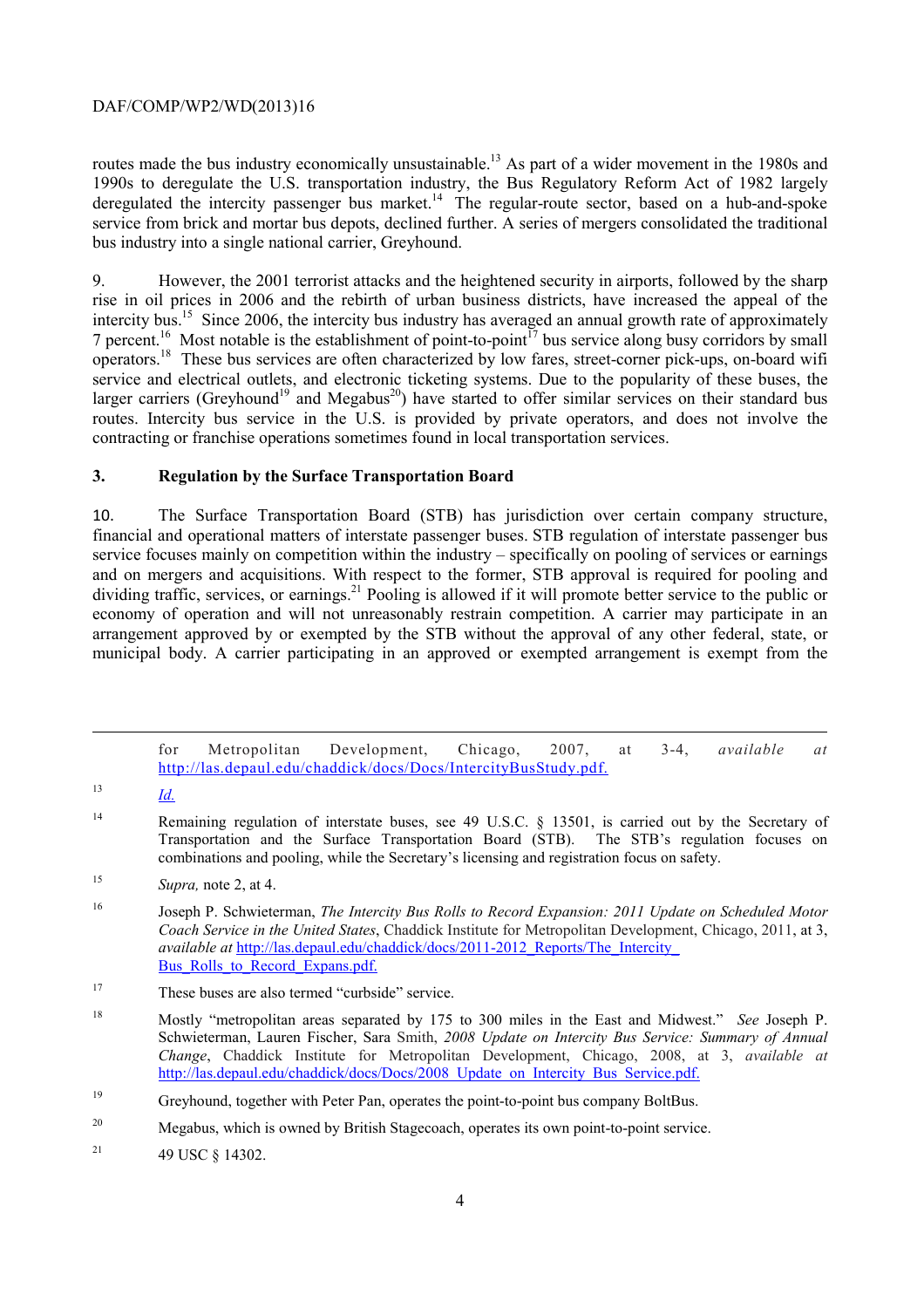antitrust laws and from all other law, including state and municipal law, as necessary to carry out the arrangement.<sup>22</sup>

11. With respect to mergers and acquisitions, federal law<sup>23</sup> requires STB approval for carriers whose aggregate gross operating revenues for the prior year exceeded \$2 million. The STB will approve a transaction when it finds that the transaction is consistent with the public interest. In doing so, the STB must consider at least:

- 1. the effect of the proposed transaction on the adequacy of transportation to the public;
- 2. the total fixed charges that result from the proposed transaction; and
- 3. the interest of carrier employees affected by the proposed transaction.

12. With either pooling agreements or mergers and acquisitions, the STB can maintain continued oversight of an approved transaction. It can impose conditions on approval, and with respect to mergers and acquisitions, it can provide interim approval authority. STB approval provides an automatic antitrust exemption and preemption from other federal, state and local laws.

### **4. Rate and Route Regulation**

federal preemption of state and local regulation relating to scheduling, rates, and service.<sup>26</sup> 13. Generally, rates and services are not regulated. But carriers must establish reasonable "through routes<sup>"24</sup> with other carriers of the same type and individual and joint rates applicable to those routes. The STB has the authority to prescribe through routes and related conditions.<sup>25</sup> Federal law provides a strong

### **5. Recent Antitrust Enforcement and STB Regulation**

### *5.1 Twin America LLC*

 venture formed by Coach USA Inc. and City Sights LLC alleging that the joint venture, known as Twin 14. The Antitrust Division of the U.S. Department of Justice (Division) has had very little antitrust enforcement activity related to regional and local bus service.<sup>27</sup> The Division recently challenged a joint venture involving hop-on, hop-off tourist buses in New York City, however.<sup>28</sup> On December 11, 2012, the Division and New York State Attorney General filed a civil antitrust lawsuit against a tour bus joint

 22 49 USC § 14302(f).

 $\overline{23}$ 23 49 USC § 14303.

<sup>24</sup>  and final delivery by the second carrier. *See, e.g*., *Carolina Clinchfield & Ohio Railway Co. v. Southern*  24 A "through route" is an arrangement (1) between connecting carriers, (2) for the offering of a transportation service, (3) from a point on the line of one carrier to a point on the line of the other carrier. Simply stated, there must be an origin by the first carrier, interchange and delivery to the second carrier *Railway Co.*, 299 I.C.C. 335, 337 (1956).

<sup>&</sup>lt;sup>25</sup> 49 U.S.C. § 13705.<br><sup>26</sup> 49 U.S.C. § 14501.

<sup>&</sup>lt;sup>27</sup> Section 5(a)(2) of the Federal Trade Commission (FTC) Act expressly exempts from the FTC's jurisdiction "common carriers subject to the Acts to regulate commerce." 15 U.S.C.  $\S$  45(a)(2).

<sup>28</sup>*See* press release Justice Department and New York Attorney General File Antitrust Lawsuit against New York City Tour Bus Joint Venture of Coach USA and City Sights, December 11, 2012, *available at*  http://www.justice.gov/atr/public/press\_releases/2012/290136.htm.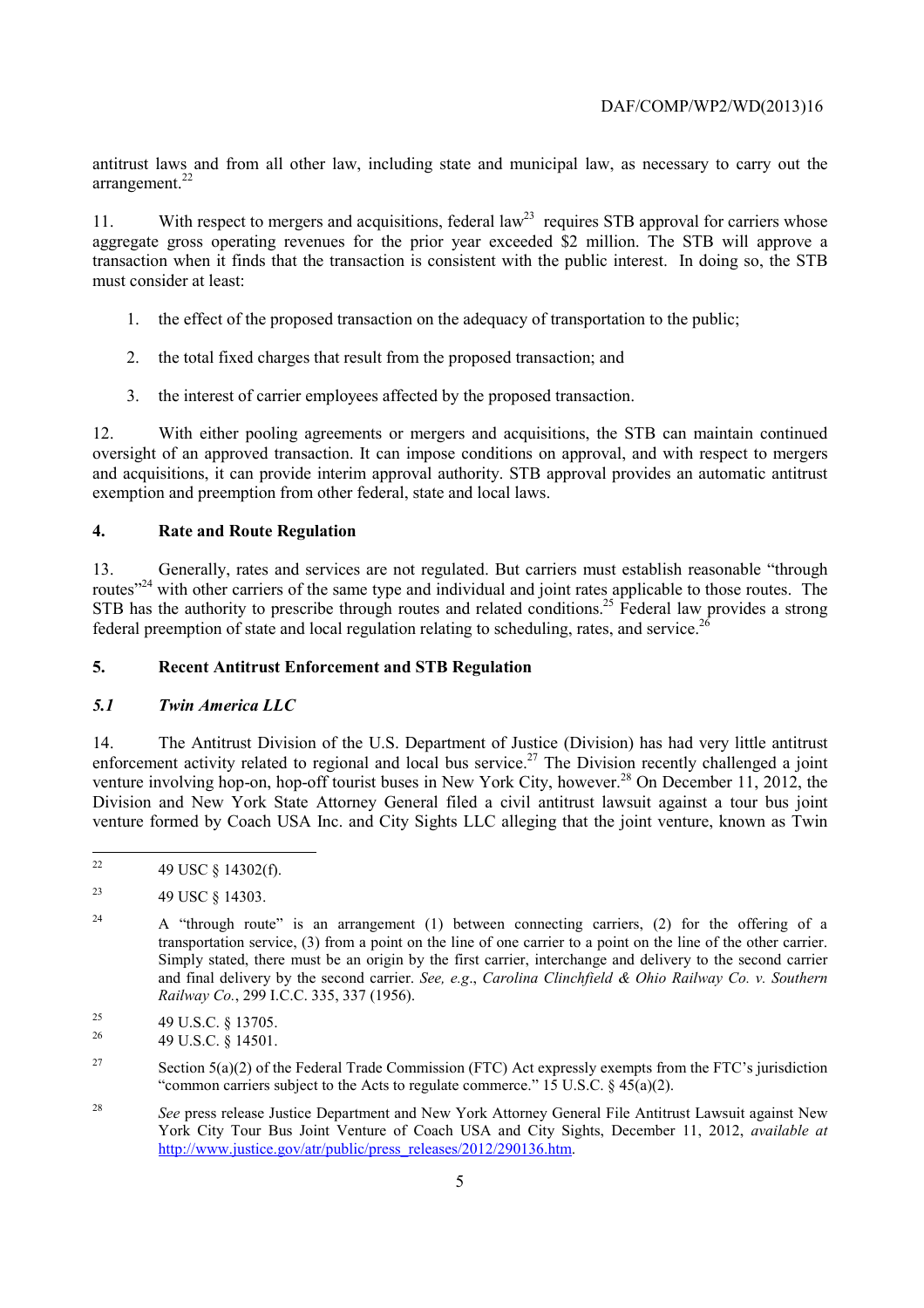America LLC, had resulted in higher prices for hop-on, hop-off bus tours in New York City. The complaint said that the formation of Twin America gave Coach and City Sights a monopoly over the more than \$100 million New York City hop-on, hop-off bus tour market and enabled Coach and City Sights to increase prices to consumers by approximately 10 percent for tourists visiting some of New York City's leading attractions, including the Empire State Building, Times Square, and Central Park. The lawsuit seeks to dissolve the joint venture and impose other relief to restore competition and redress the anticompetitive effects of the parties' conduct.

through its "Gray Line New York" brand, and City Sights, a firm that commenced operations in 2005. From 2005 until the 2009 creation of the joint venture, the parties engaged in vigorous head-to-head 15. The complaint states that prior to the joint venture, two firms accounted for approximately 99 percent of the hop-on, hop-off bus tour market in New York City: Coach, the long-standing market leader competition on price and product offerings that directly benefitted consumers. The complaint said that no other operator of hop-on, hop-off bus tours in New York City has entered or expanded their services to sufficiently replace the competition lost through the parties' combination in the more than three years that Twin America has been operating.

16. The transaction forming Twin America was not required to be reported under the Hart-Scott-Rodino Antitrust Improvements Act. As a result, the Division did not learn about the joint venture until after it had been consummated. The New York State Attorney General began investigating Twin America shortly after its March 2009 formation, however, and issued subpoenas seeking information about the joint venture. Shortly after the subpoenas were issued, Coach and City Sights delayed the state's antitrust investigation by asserting that the Twin America transaction was within the exclusive jurisdiction of the STB, whose approval would exempt the parties' transaction from the antitrust laws. In early 2012, after more than two years of proceedings, the STB denied approval of the transaction as not in the "public interest," and directed the parties to either dissolve Twin America or terminate minimal interstate operations that provided the basis for STB jurisdiction. Coach and City Sights chose the latter option and continue to operate the joint venture.

# *5.2 Peter Pan Bus Lines, Inc. – Pooling – Greyhound Lines, Inc.*

17. Another recent matter involved a dispute between competing bus companies that operate in the Northeast United States. In 1997-98, the STB gave its approval for Peter Pan Bus Lines, Inc. and Greyhound Lines, Inc. to pool bus operations between New York City, and Washington, D.C.; Philadelphia; Boston; and Springfield, and authorized intermediate stops. In 1997, the STB found that the pooling parties had offered substantial evidence to justify the pooling of their operations between destination cities, including low passenger loads caused by overlapping services. The carriers argued that pooling would reduce excess capacity, eliminate unnecessary duplication of facilities and staff, and allow for capital improvements to provide better service. The STB concluded that for each application, the sharing arrangements would foster improved service to the public and economy of operation and would not unreasonably restrain competition.<sup>29</sup>

 29 carriers between New York City and Washington, DC. The comments argued that there was a substantial scheduled bus service by the pooled companies on this route. As a result, the pooled companies would The Division filed comments with the STB in 1997 opposing the application to pool the operations of these likelihood that the proposed pooling agreement would unduly restrain competition. Peter Pan and Greyhound were the only bus lines that provided scheduled transportation between New York City and Washington, DC. The Division argued that if the pooling agreement were approved, bus service between those cities would be provided by what is in effect one company. The Division's comments noted that there was no evidence that service from other common carrier modes of transportation -- trains and airplanes -nor rented or privately owned automobiles, would provide effective competition to the provision of